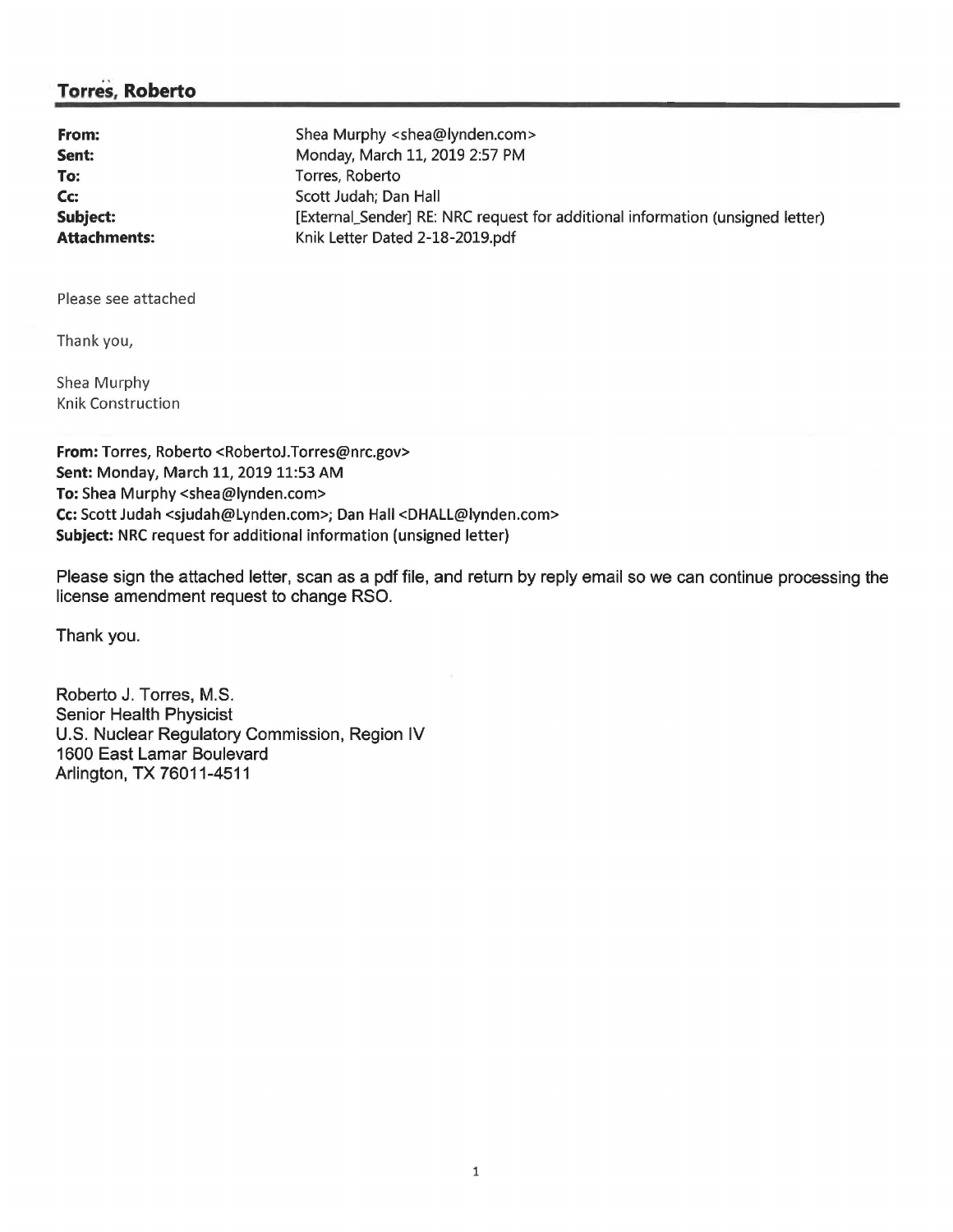

6400 South Airpark Driw Anchorage, Alaska 99502 Office: (907) 245-1865 Fax: (907) 245-1744

February 18, 2019

 $\mathbf{r}$ 

National Regulatory Commission Region IV Arlington, Texas

Attention: Michelle M. Hammond

Subject: license Amendments

Ms. Hammond,

Knik Construction Co., Inc. would like to make the following amendments to their nuclear license (50-35114-0l).

12. Amend the following: The Radiation Safety Officer (RSO) is Scott Judah

Please let me know if you have any questions or need further information.

Thank you,

~~ Shea Murphy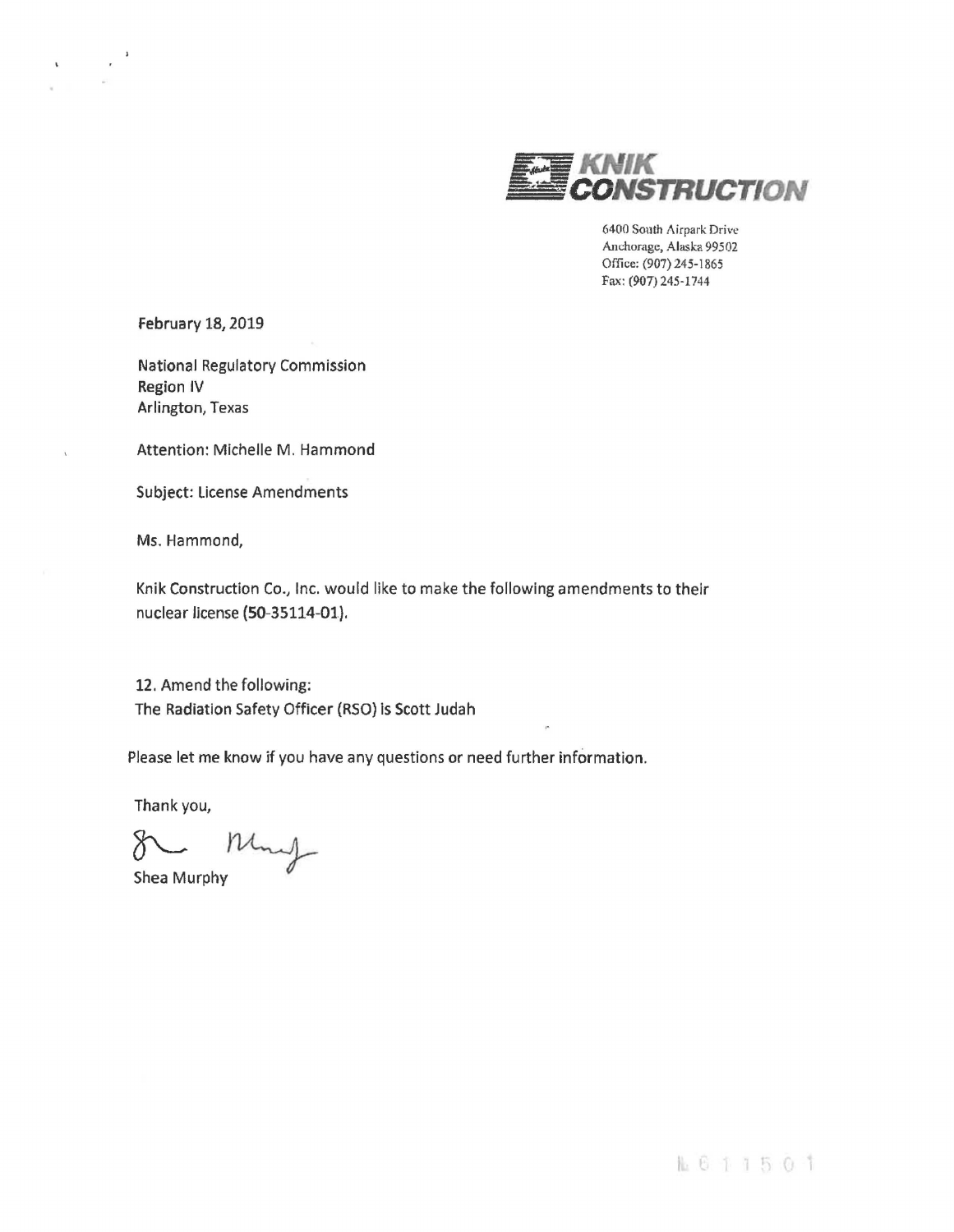## **Torres, Roberto**

| From:    | Shea Murphy <shea@lynden.com></shea@lynden.com>                                    |
|----------|------------------------------------------------------------------------------------|
| Sent:    | Monday, March 11, 2019 3:13 PM                                                     |
| To:      | Torres, Roberto                                                                    |
| Cc:      | Scott Judah; Dan Hall                                                              |
| Subject: | [External_Sender] RE: RE: NRC request for additional information (unsigned letter) |
|          |                                                                                    |

Scott Judah is our Quality Control Manager

Shea Murphy is our Environmental/Permit Manager

Thank you,

Shea

**From:** Torres, Roberto <RobertoJ.Torres@nrc.gov> **Sent:** Monday, March 11, 2019 12:07 PM **To:** Shea Murphy <shea@lynden.com> **Cc:** Scott Judah <sjudah@Lynden.com>; Dan Hall <DHALL@lynden.com> **Subject:** RE: RE: NRC request for additional information (unsigned letter)

I am updating our database.

- 1. What is the company title for Shea Murphy?
- 2. What is the company title for Scott Judah, other than RSO?

**From:** Torres, Roberto **Sent:** Monday, March 11, 2019 2:58 PM **To: Shea Murphy <shea@lynden.com>** Cc: Scott Judah <sjudah@Lynden.com>; Dan Hall <DHALL@lynden.com> **Subject:** RE: RE: NRC request for additional information (unsigned letter)

Received. Thank you.

**From:** Shea Murphy [mailto:shea@lynden.com] **Sent:** Monday, March 11, 2019 2:57 PM **To:** Torres, Roberto <RobertoJ.Torres@nrc.gov> Cc: Scott Judah <sjudah@Lynden.com>; Dan Hall <DHALL@lynden.com> Subject: [External Sender] RE: NRC request for additional information (unsigned letter)

Please see attached

Thank you,

Shea Murphy Knik Construction